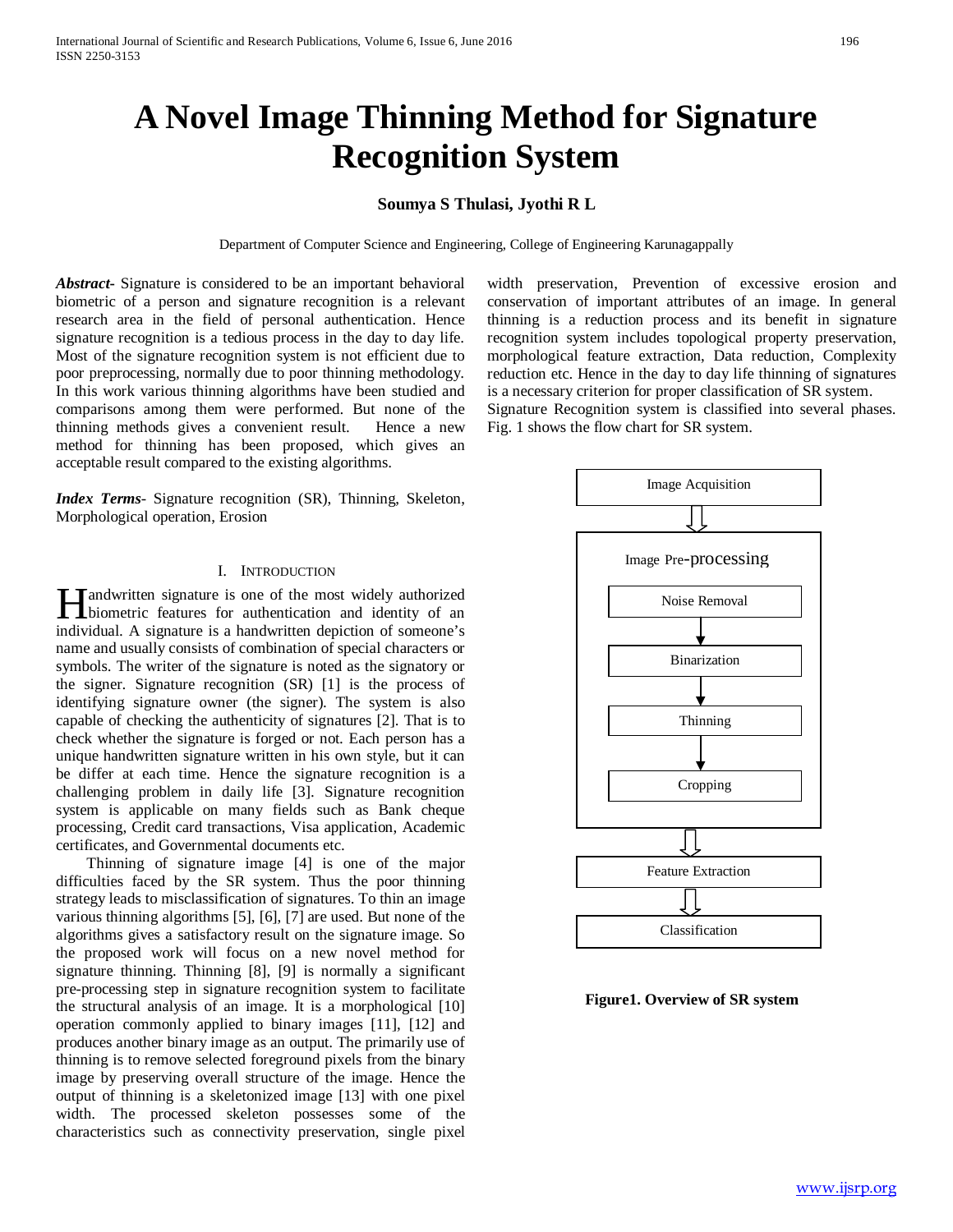#### II. RELATED WORKS

 Thinning algorithms should perform thinning effectually by successive deletion of object pixels (changing them to background pixels) along the image until it becomes one pixel width. There is a collection of thinning methods including Hilditch, ZS, LW, Guo-Hall, WHF, Enhanced parallel and Arabic parallel.

 The Hilditch algorithm [14] is mainly used to thin the image edges. The algorithm checks all the pixels and decides to change a foreground pixel to background if these conditions are satisfied: the number of nonzero pixels in the 8-neighbourhood of processing pixel P are in the range 2 to 6; the number of 0, 1 patterns in the 8-neighbourhood of processing pixel P is exactly one; the two pixel wide horizontal and vertical lines do not get completely eroded. The main problem of the method is that it is more concentrated on thinning the image edges; it is less effective to thin the whole image and also produce unwanted branches in the thinned image.

 The zhang suen (ZS) [15], [16] algorithm is a parallel thinning algorithm, which is simple and fast to be implemented. The algorithm performs sub iteration twice on the corresponding pixels. Here new rules for unwanted erosion of two pixel width lines are introduced. The algorithm removes boundary points identified from the image pattern parallel. The drawback of this method is that slanting lines with two pixel width are appeared and also possess discontinuity in image due to loss of pixels in the slanting lines.

 The LW algorithm is proposed in order to solve the problem of ZS. The LW [6], [17] is a modified form of ZS. Here only a single condition in ZS is replaced. Using the modified condition it can preserve the 8-connectivity. So that the slant lines are retained but they are of two pixel width. Sometimes it also suffers with the complete elimination of two-pixel wide horizontal and vertical lines.

Guo-Hall's [15], [18] thinning is a two sub-iteration thinning algorithm suggested to preserve the end points and also removes the redundant pixels. Compared to ZS and LW, the Guo-Hall algorithm produce thinner skeletons by deleting the redundant pixels but the resultant skeleton is very poor in nature . The algorithm gives results in less number of iterations but it does not preserve the structure.

WHF [17]algorithm is a modified form of LW algorithm. It will resolve the problem of LW algorithm. In most cases it can produce one pixel width but sometimes it makes needless trees in the image and does not preserve 8-connectivity.

 Enhanced parallel thinning [17] algorithm is a modified form of ZS algorithm. Here some additional conditions are added into each pass of the algorithm. This may helps to erase the remaining lines with two pixel width. This algorithm can extract one pixel slim lines by removing the undesirable branches in the image. It can also preserve the connectivity in the image.

 In the Arabic parallel thinning [17] algorithm the input pattern is scanned from upper left corner to lower left corner in each passes. The algorithm contains 4 sub-iterations instead of 2 in the previous algorithms. Here the pixel connectivity and end point pixel preservation are checked. Since the algorithm passes through multiple iterations the presence of unwanted branches

became reduced. This algorithm can gives one pixel width image but the image is not completely free with spurs.

 Hence none of the above methods give an effective thinning on hand written signature images. So we proposed a new thinning algorithm.

#### III. PROPOSED METHOD

 The proposed method is a new parallel thinning algorithm, which improves all of above existing algorithms. The new algorithm preserves all the characteristics of a skeletonized image. They include basic requirement like connectivity, one pixel width and end point preservation.

 The proposed thinning algorithm uses a 3\*3 neighborhood mask around the current pixel P. Fig. 2 shows such a mask for pixel removal. Thus a set of rules for deletion of foreground pixels are applied based on pixels in the neighborhood.

| $\mathbf{P}_8$ | $\mathbf{P}_1$ | $\mathbf{P}_2$ |
|----------------|----------------|----------------|
|                |                |                |
| $\mathbf{P}_7$ | ${\bf P}$      | $P_3$          |
|                |                |                |
| $\mathbf{P}_6$ | $\mathbf{P}_5$ | $\mathbf{P}_4$ |
|                |                |                |

 **Figure2. 3\*3 mask for pixel removal**

 The algorithm for the proposed method is as follows: Here in each pass of the algorithm contains four iterations and for each iteration the first two conditions are same.

## **Algorithm**

- 1. 2≤N(Pi)≤6 (The number of nonzero pixels in the 8 neighbourhood of processing pixel P are in the range 2 to  $6)$
- 2.  $S(Pi)=1$  The number of 0, 1 patterns in the 8neighbourhood of processing pixel P is exactly one)

## First iteration

3.  $P2* P4* P6=0$ 4. P4\* P6\* P8=0

Second iteration

3. P2\* P6\* P8=0 4. P4\* P6\* P8=0 Third iteration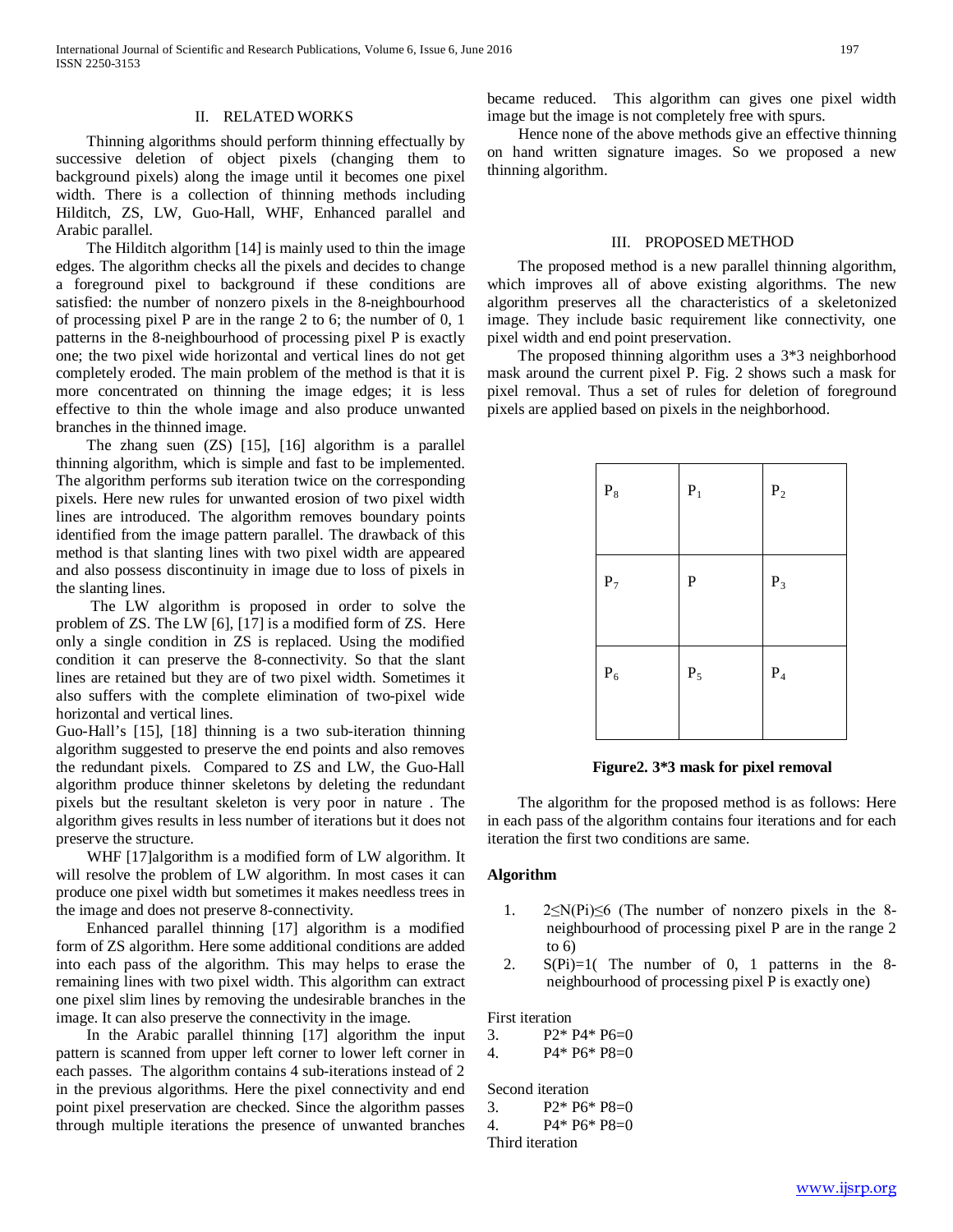International Journal of Scientific and Research Publications, Volume 6, Issue 6, June 2016 198 ISSN 2250-3153

| 3.               | $P2* P4* P8=0$      |  |
|------------------|---------------------|--|
| 4.               | $P2* P6* P8=0$      |  |
| Fourth iteration |                     |  |
| 3.               | $P2* P4* P6=0$      |  |
| 4                | $P2* P4* P8=0$      |  |
| Fifth iteration  |                     |  |
| 3.               | $P1*P8*P6=1 & P3=0$ |  |
| $\overline{4}$ . | $P3*P4*P6=1 & P1=0$ |  |
| 5.               | $P5*P6*P8=1 & P3=0$ |  |
| 6.               | $P4*P6*P7=1 & P1=0$ |  |
|                  |                     |  |

Here the first condition ensures that no end point pixel and no isolated pixel be deleted. The second condition provides a connectivity test, in which is no image pattern be disconnected. The remaining conditions perform removal of two pixel wide horizontal and vertical lines in all directions.

## IV. EXPERIMENTAL RESULTS

 Various image thinning methods such as Hilditch, ZS, LW, Guo-Hall, WHF, Enhanced parallel and Arabic parallel has been performed in MATLAB 2014a platform on a sample of 325 input images collected from various persons in different situations. The results show that none of the above algorithm provides an effective thinning on signature images. In most cases the thinning is improper because which results discontinuities and unwanted branches in the thinned pattern. But the results showing that the proposed method gives an efficient thinning. Fig. 3 shows the input signature image and Fig. 4, Fig. 5 shows the results of existing and proposed thinning methods respectively.



**Figure3. Input Signature Image**



**(a) (b)**

















**(g)**

**Figure4. Result of different thinning methods (a) Hilditch, (b) ZS, (c) LW, (d) Guo-Hall, (e) WHF, (f) Enhanced parallel, (g) Arabic parallel**



**Figure5. Result of proposed thinning method**